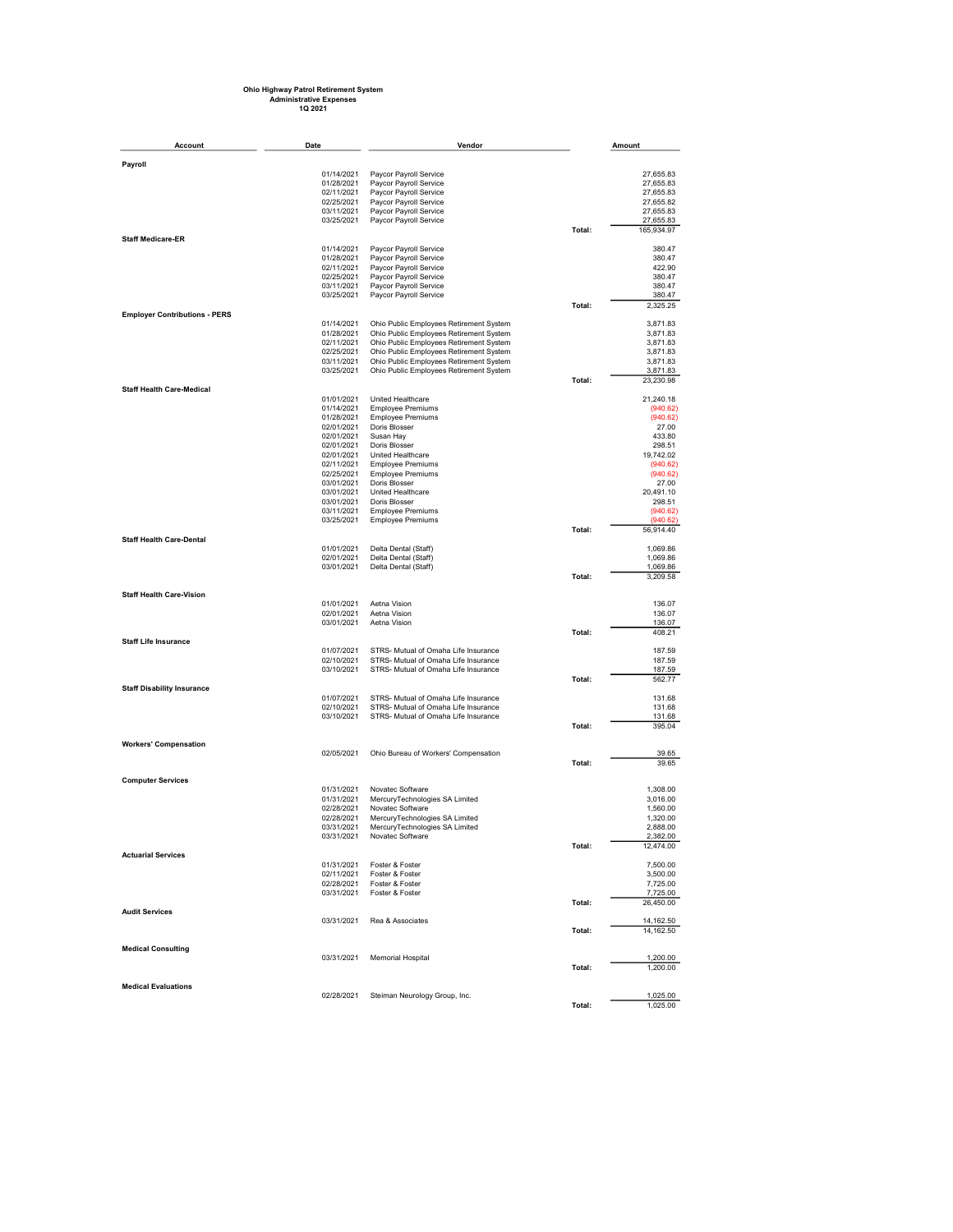| Account                                 | Date                     | Vendor                                           |        | Amount               |
|-----------------------------------------|--------------------------|--------------------------------------------------|--------|----------------------|
| <b>Legal Services</b>                   |                          |                                                  |        |                      |
|                                         | 01/31/2021<br>01/31/2021 | Ice Miller LLC<br>Bricker & Eckler               |        | 7,847.00<br>630.00   |
|                                         | 02/28/2021               | Bricker & Eckler                                 |        | 1,440.00             |
|                                         | 02/28/2021               | Ice Miller LLC                                   |        | 1,563.50             |
|                                         | 02/28/2021               | Ice Miller LLC                                   |        | 1,003.00             |
|                                         | 02/28/2021               | Ice Miller LLC                                   |        | 8,938.50             |
|                                         | 03/31/2021               | Attorney General's Office                        |        | 3,194.92             |
|                                         | 03/31/2021               | Bricker & Eckler                                 |        | 5,460.00             |
|                                         | 03/31/2021<br>03/31/2021 | Ice Miller LLC<br>Ice Miller LLC                 |        | 3,333.50<br>3,628.50 |
|                                         |                          |                                                  | Total: | 37,038.92            |
| <b>Service By Others</b>                |                          |                                                  |        |                      |
|                                         | 01/01/2021               | Employee Benefit Service Center                  |        | 290.70               |
|                                         | 01/04/2021               | Paycor Payroll Service                           |        | 80.50                |
|                                         | 01/11/2021<br>01/15/2021 | ADT                                              |        | 212.15<br>80.50      |
|                                         | 01/25/2021               | Paycor Payroll Service<br>Paycor Payroll Service |        | 130.50               |
|                                         | 01/26/2021               | Culligan                                         |        | 0.00                 |
|                                         | 01/29/2021               | Paycor Payroll Service                           |        | 80.50                |
|                                         | 01/31/2021               | Treasurer Of State                               |        | 2.66                 |
|                                         | 01/31/2021               | Culligan                                         |        | 33.50                |
|                                         | 01/31/2021<br>02/01/2021 | <b>Buck Global LLC</b>                           |        | 521.00<br>40.70      |
|                                         | 02/08/2021               | Employee Benefit Service Center<br>ADT           |        | 182.01               |
|                                         | 02/11/2021               | Culligan                                         |        | 33.50                |
|                                         | 02/12/2021               | Paycor Payroll Service                           |        | 83.77                |
|                                         | 02/24/2021               | Ohio Mobile Shredding                            |        | 49.43                |
|                                         | 02/26/2021               | <b>Eclipse Corp</b>                              |        | 60.66                |
|                                         | 02/26/2021               | Paycor Payroll Service                           |        | 91.05                |
|                                         | 02/28/2021<br>02/28/2021 | Treasurer Of State<br>Culligan                   |        | 2.80<br>33.50        |
|                                         | 02/28/2021               | <b>Buck Global LLC</b>                           |        | 521.00               |
|                                         | 03/01/2021               | Employee Benefit Service Center                  |        | 290.70               |
|                                         | 03/11/2021               | National Software                                |        | 771.75               |
|                                         | 03/11/2021               | ADT                                              |        | 212.15               |
|                                         | 03/12/2021               | Paycor Payroll Service                           |        | 80.50                |
|                                         | 03/16/2021               | Ardent Commercial Maintenance                    |        | 85.00                |
|                                         | 03/26/2021<br>03/31/2021 | Paycor Payroll Service<br>Treasurer Of State     |        | 80.50<br>4.34        |
|                                         | 03/31/2021               | Culligan                                         |        | 33.50                |
|                                         | 03/31/2021               | <b>Buck Global LLC</b>                           |        | 521.00               |
|                                         |                          |                                                  | Total: | 4,609.87             |
| <b>Membership Outreach</b>              |                          |                                                  |        |                      |
|                                         | 02/28/2021               | Carl Roark                                       | Total: | 131.60<br>131.60     |
| Printing                                |                          |                                                  |        |                      |
|                                         | 03/23/2021               | Ricoh                                            |        | 728.85               |
|                                         |                          |                                                  | Total: | 728.85               |
| <b>Postage and Supplies</b>             |                          |                                                  |        |                      |
|                                         | 01/04/2021<br>01/15/2021 | Pitney Bowes Inc<br>Pitney Bowes Inc             |        | 500.00<br>1,000.00   |
|                                         | 01/20/2021               | Pitney Bowes Inc                                 |        | (32.00)              |
|                                         | 02/04/2021               | United Parcel Service                            |        | 9.50                 |
|                                         | 02/11/2021               | Pitney Bowes Inc                                 |        | 106.39               |
|                                         | 02/12/2021               | Pitney Bowes Inc                                 |        | 1,000.00             |
|                                         | 02/13/2021               | <b>United Parcel Service</b>                     |        | 8.16                 |
|                                         | 02/20/2021<br>02/22/2021 | <b>United Parcel Service</b><br>Pitney Bowes Inc |        | 8.38<br>(32.00)      |
|                                         | 03/11/2021               | Pitney Bowes Inc                                 |        | 53.19                |
|                                         | 03/12/2021               | Pitney Bowes Inc                                 |        | 105.00               |
|                                         | 03/20/2021               | Pitney Bowes Inc                                 |        | 1,000.00             |
|                                         | 03/22/2021               | Pitney Bowes Inc                                 |        | (31.00)              |
|                                         |                          |                                                  | Total: | 3,695.62             |
| <b>Telecommunications Services</b>      | 01/01/2021               | Time Warner Cable                                |        | 1,158.19             |
|                                         | 01/12/2021               | Keytel Systems                                   |        | 27.50                |
|                                         | 02/01/2021               | Time Warner Cable                                |        | 1,159.76             |
|                                         | 02/22/2021               | Keytel Systems                                   |        | 55.00                |
|                                         | 03/02/2021               | Time Warner Cable                                |        | 1,164.75             |
|                                         |                          |                                                  | Total: | 3,565.20             |
| <b>Computer Services-Offsite Server</b> |                          |                                                  |        |                      |
|                                         | 01/01/2021               | Saed Bahrami                                     |        | 325.00               |
|                                         | 02/01/2021               | Saed Bahrami                                     |        | 325.00               |
|                                         | 03/01/2021               | Saed Bahrami                                     |        | 325.00               |
| <b>Rent Expense</b>                     |                          |                                                  | Total: | 975.00               |
|                                         | 01/01/2021               | <b>Triangle Commercial Properties</b>            |        | 10,172.07            |
|                                         | 02/01/2021               | <b>Triangle Commercial Properties</b>            |        | 10,172.07            |
|                                         | 03/01/2021               | <b>Triangle Commercial Properties</b>            |        | 10,172.07            |
|                                         | 03/29/2021               | <b>Triangle Commercial Properties</b>            |        | 205.00               |
|                                         |                          |                                                  | Total: | 30,721.21            |
| Insurance                               |                          |                                                  |        |                      |
|                                         | 02/08/2021               | CNA Insurance                                    |        | 2,158.00             |
|                                         |                          |                                                  | Total: | 2,158.00             |
| <b>Office Supplies</b>                  |                          |                                                  |        |                      |
|                                         | 01/12/2021               | Office City Express                              |        | 158.40               |
|                                         | 01/25/2021<br>02/04/2021 | <b>Batteries Plus</b><br>Office City Express     |        | 18.95<br>93.70       |
|                                         | 02/08/2021               | Office City Express                              |        | 3.39                 |
|                                         | 02/11/2021               | Amazon                                           |        | 43.47                |
|                                         | 03/04/2021               | Office City Express                              |        | 156.82               |
|                                         | 03/26/2021               | <b>Batteries Plus</b>                            |        | 121.90               |
|                                         | 03/26/2021               | Proforma Graphic Service                         |        | 902.51               |
|                                         |                          |                                                  | Total: | 1,499.14             |